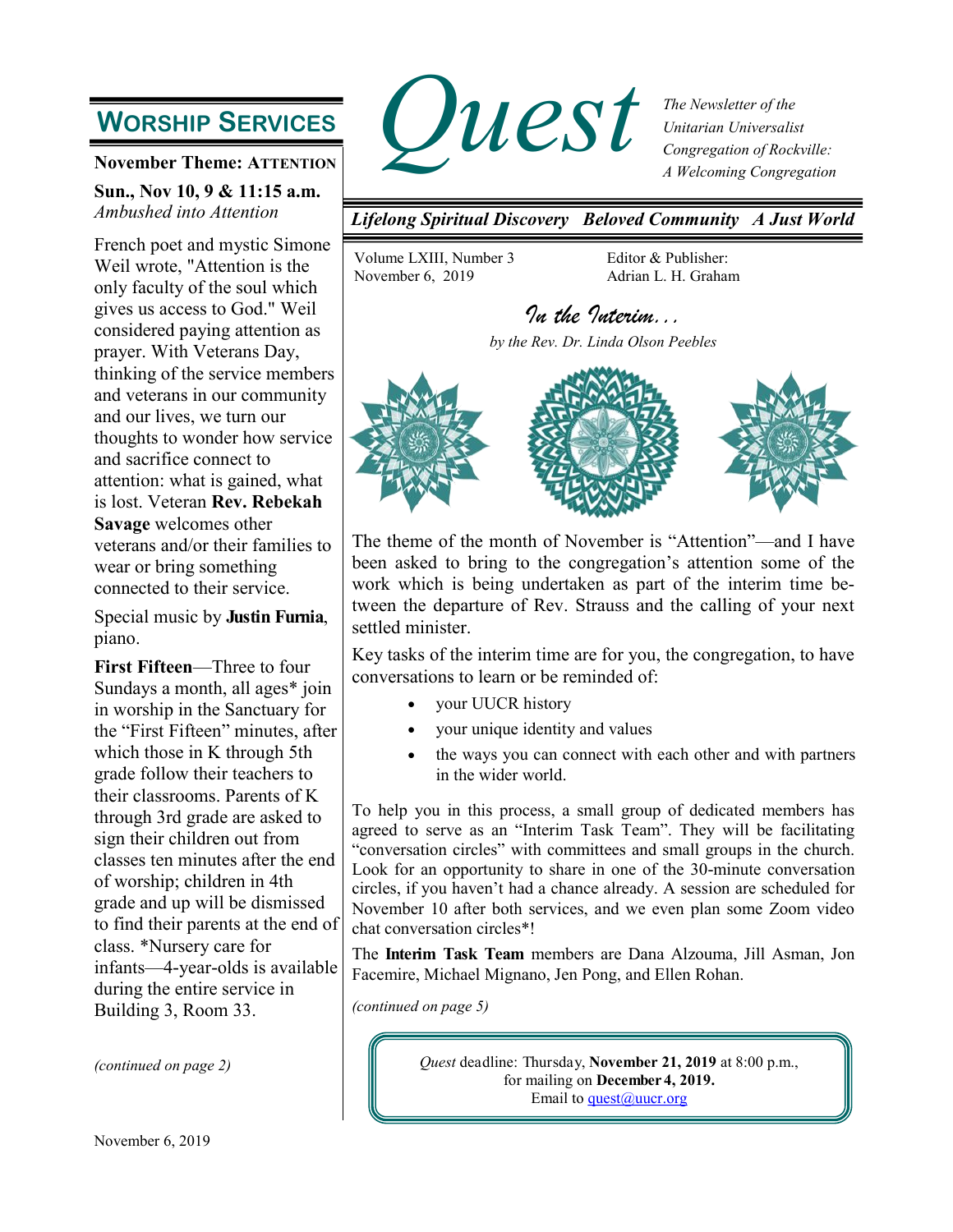# *Quest*

**Unitarian Universalist Congregation of Rockville 100 Welsh Park Drive Rockville, MD 20850 301-762-7666 UUCR@UUCR.ORG WWW.UUCR.ORG**

#### **Staff**

Interim Senior Minister: Rev. Dr. Linda Olson Peebles Associate Minister: Rev. Rebekah A. Savage Director of Religious Education: Carla Miller Director of Music: Sarah Jebian Director of Communications & Membership: Adrian L. H. Graham Church Administrator: Donna Taylor RE & Youth Assistant: Aiden Chernikoff Pianist: Justin Furnia Building Sexton: Justin Onyeador

#### **Board of Trustees**

Mary Carvajal, President Elsa Powel Strong, Vice President Peter Shaw, Secretary Christy Shannon, Treasurer Dana Alzouma Glenn Griffin Brian Haugen Colleen Dolak, Immediate Past President

#### **Officers**

Secretary: Peter Shaw Treasurer: Christy Shannon Assistant Treasurers: Eric Burch Barbara Harrison

#### **Quest Staff**

Editor-in-Chief/Coordinator: Adrian Graham Desktop Publisher: Adrian Graham

*Quest*, the regular newsletter of the Unitarian Universalist Congregation of Rockville, is published monthly at the UUCR office at 100 Welsh Park Drive, Rockville, MD 20850, and distributed without charge to members, guests, and friends. Postage is paid at Rockville, MD. All rights reserved. Postmaster: Send address changes to Circulation Manager, *Quest*, 100 Welsh Park Drive,

Rockville, MD 20850

*(Worship Services continued from page 1)*

#### **Sunday, November 17, 9:00 a.m. & 11:15 a.m.** *Paying Attention to Each Other*

We welcome new members into the congregation, and **Rev. Dr. Linda Olson Peebles** reflects on the meaning of joining in community and finding ways to be in relationship. Our special musical guests are **Laura Weiss**, music director from the UU Congregation of Fairfax, VA, and *Catalyst,* a vocal group she conducts.

**First Fifteen**—see above.

#### **Sunday, November 24, 9:00 a.m. & 11:15 a.m.**

*Paying Attention to What Is Being Created*

This multigenerational service of Thanksgiving will use breadmaking as a metaphor for the importance of all of us to pay attention to the seeds we plant, the grains we grind, the dough we mix and let rise to shape and bake. When creation happens in community, we give thanks and share the bread we bake (which we will do!). The choir is singing two beautiful anthems, and **Revs. Rebekah and Linda and DRE Carla Miller** offer their thoughts and prayers.

The **UUCR Choir** will sing; **Justin Furnia**, piano.

**Multigenerational Service**—All\* gather together in the Sanctuary for this service. \*Nursery care for infants—4-year-olds is available during the entire service in Building 3, Room 33.

#### **December Theme: AWE**

#### **Sunday, December 1, 9:00 a.m. & 11:15 a.m.** *A Season of Awe*

This first Sunday of our "Awe" monthly theme, our services will be led by Worship Associates **Cynthia Shires-Thurston**, **Ginny Folsom**, and **Marie Reed**.

We are thrilled to have very special music offered by **HALO**, Barbershop's first International African American Quartet Competitor's, which includes UUCR member **Niambi Powell**. **Justin Furnia**, piano.

**Chalice Chapel**—On the first Sunday of each month, children in K through 5th grade gather in Founders Hall for worship where they will sing, share, and create together. Nursery care for infants—4-year-olds is available during the entire service in Building 3, Room 33.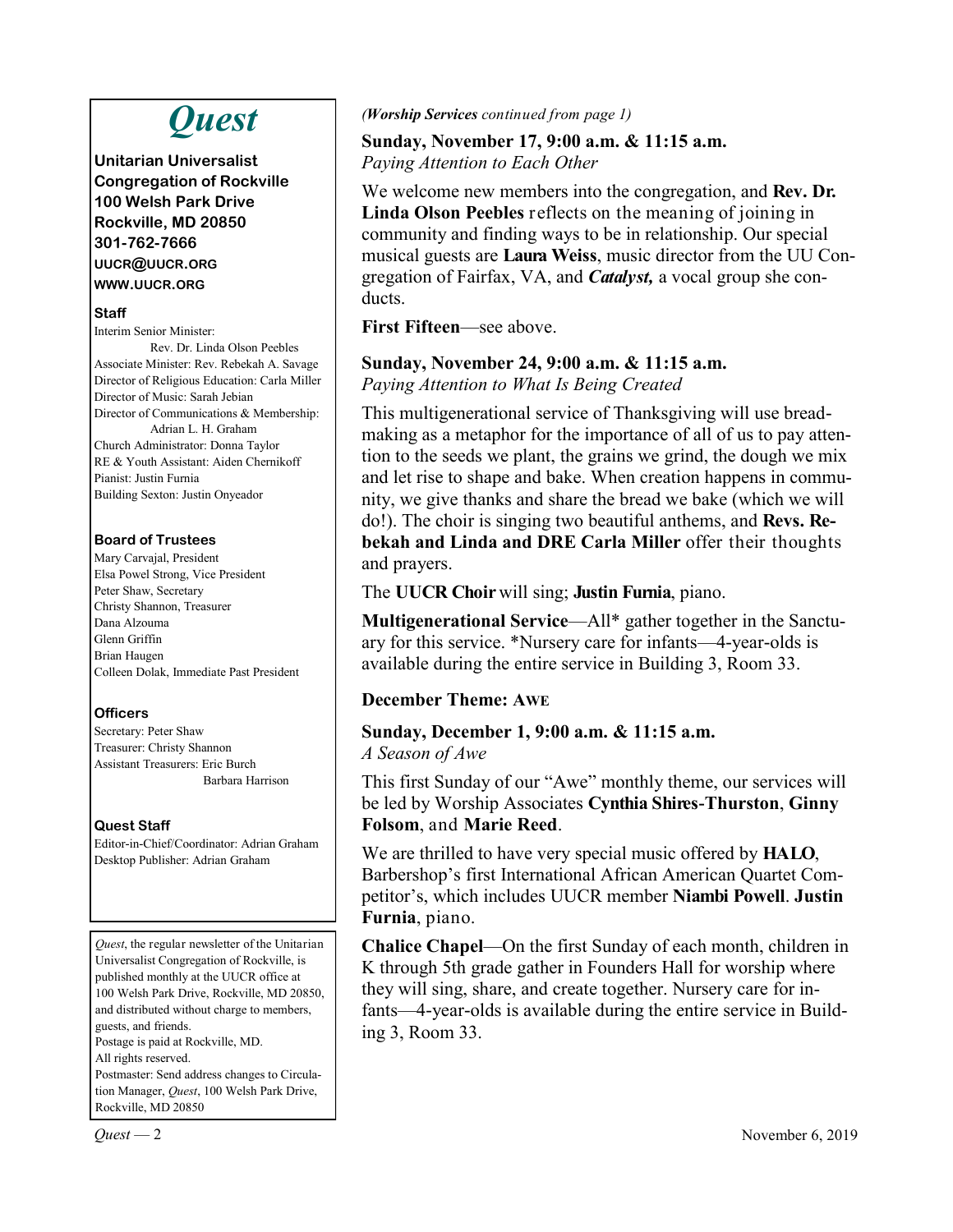# **FAITH FORMATION**

## *REflections...Family Faith Formation*

*by Carla Miller, Director of Religious Education*

#### **Paying Attention to Mealtime Gratitude**



That to which we give our attention will grow. Thanksgiving clearly offers an opportunity to pause and pay attention to our gratitude. And every day offers us this—three times a day! Meals are a natural time to pause for a moment of gratitude, even one mindful moment, one deep breath, and a silent "thank you," nourishes a grateful, more generous spirit.

For families with children, shared mealtimes bring the added gift of connecting us to one another. Yet in a culture that often pushes us forward rather than encouraging us to pause, developing such a practice requires intention and a little effort. Simply getting the meal on the table with young children may seem like challenge enough. Perhaps a table grace can encourage us to center ourselves and be more present to one another, feeding ourselves and our children in both body and spirit. Some UU parents may be uncomfortable with the language of graces they learned growing up or from not having this practice at all. These hesitations fade when we find a language and practice we can embrace and enjoy as a family.

Here is one resource for **Table Graces** ([https://tinyurl.com/uucr-table-graces\)](https://tinyurl.com/uucr-table-graces) that are family-friendly and easy to recite by heart, though you may develop your own which come more authentically and grow organically within your family. That to which we pay attention, grows—including our grateful connection to the earth and to one another.

Another practice to nourish the spirits of our children and of our family this month is "Candletime," which Joan Keith shares in the reflection below.

## **One Small Candle Casts a Little Light**

*by Joan Keith*

Candletime is a secular celebration held between November 1 (the day after Halloween) and the day before American Thanksgiving. It was created by Magda Pecsenye in the late 2000s as a reaction to the encroachment of the Winter Holiday season on Thanksgiving and Halloween. Designed to be flexible and to fit into as many traditions as possible, Candletime is a way of holding space in the time between the chaos of Halloween and intensity of Thanksgiving.

There are no fixed rules for celebrating Candletime, beyond the wish to take a moment to breathe. Most people who honor Candletime take a few minutes to light a candle (real or electric) at the end of each day. How long the candle stays lit and what other traditions, religious or secular, that may be added are entirely up to the participant. That flexibility allows for inventiveness and a chance to create tradition in a whole new way.

Below are observations on my family's celebrations of Candletime. I cannot speak to how others keep the festival, but here are some of the ideas that we have used over the last several years:

As a Modern Pagan, Candletime is a perfect addition to the standard 8 festivals of the Wheel of the Year. For my family, Halloween (or Samhain in the Old Tradition) is a festival about family and the ancestors. It is also the end of our religious year and the start of our winter's practice of looking inward as individuals and as a family. We walk the labyrinth at Samhain has a symbol of our commitment to inward spiritual growth through the winter months and Candletime is an excellent follow up to reinforce that practice.

*(continued on page 7)*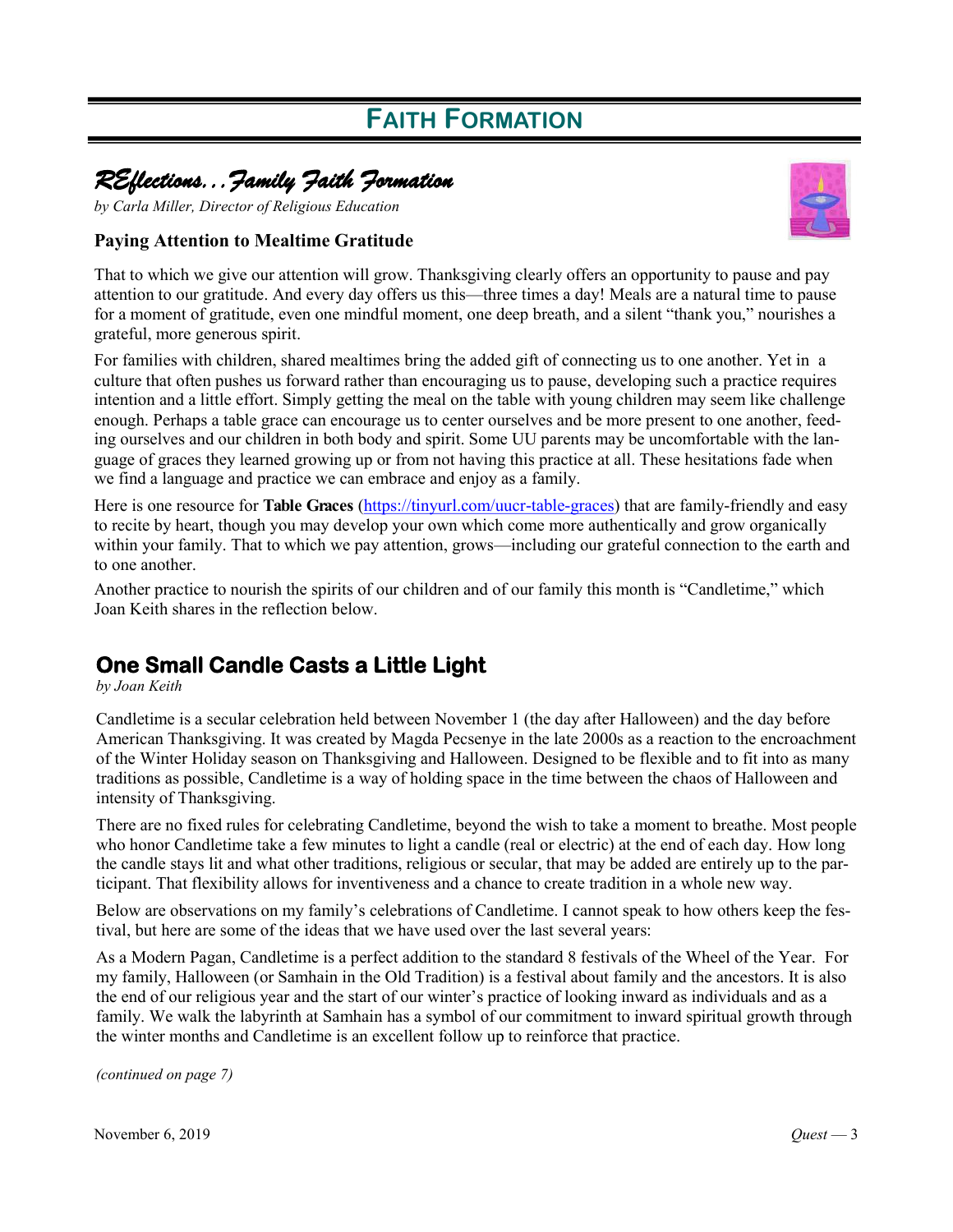## **HARVEST BAZAAR**





# ENJOY GREAT MUSIC, FOOD, HOLIDAY SHOPPING, AND SUPPORT OUR LOCAL COMMUNITY!

# Saturday, November 9, 2019 9a – 1p FREE ADMISSION!

Books ♦ Bikes ♦ Jewelry ♦ Housewares Toys ♦ Sports equipment ♦ Quilt raffle DJ & Music ♦ Mario Party games Food trucks **& FUN** for all ages!

**Unitarian Universalist Congregation of Rockville** 

For more info & photos  $\rightarrow$ 

*We will continue to accept donations November 6-8!*

*Quest* — 4 November 6, 2019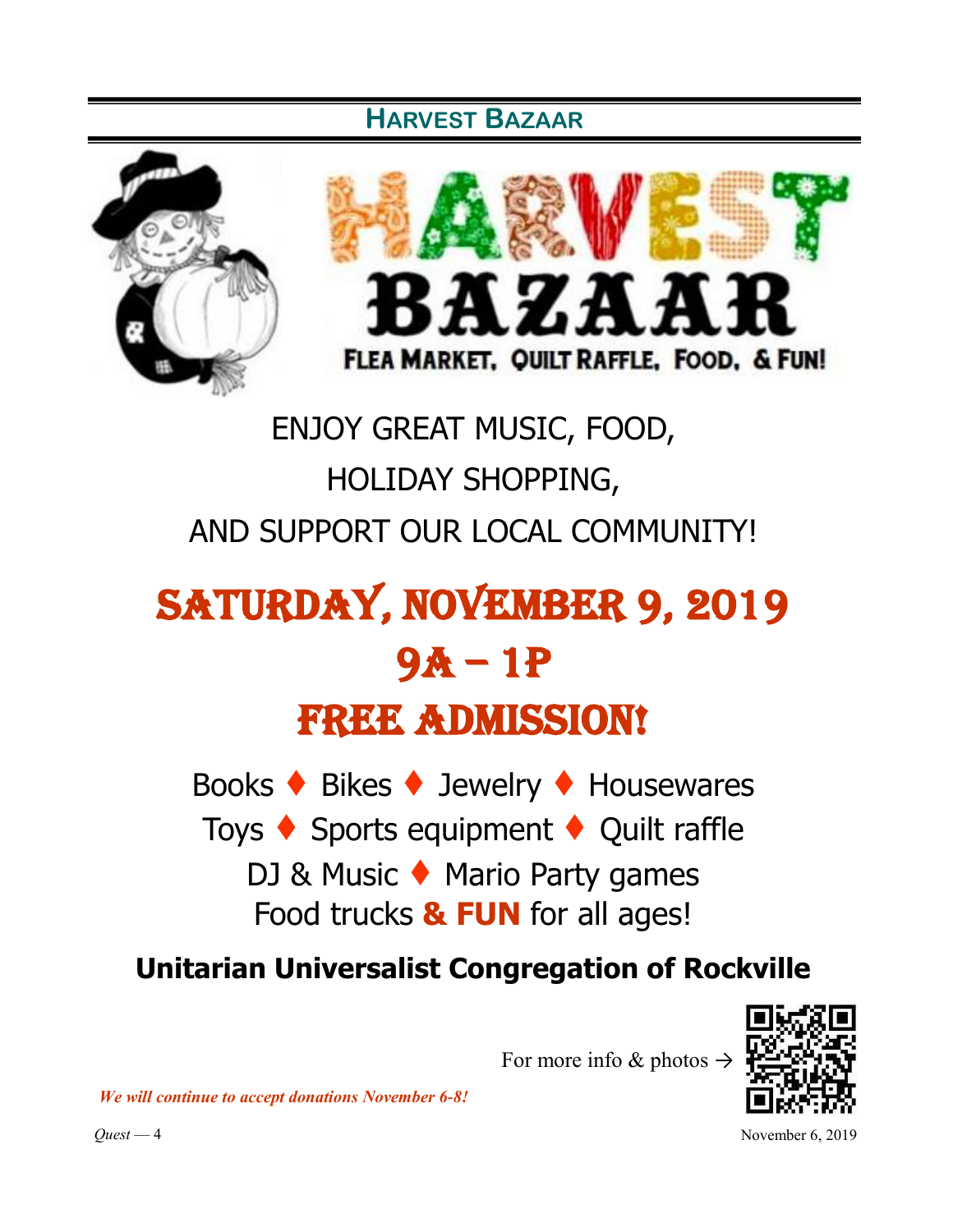#### *(In the Interim continued from page 1)*

Throughout November, the Board of Trustees will be learning about what we hear from everyone about what you love at UUCR, what your thoughts are about the Sunday morning schedule, and what kind of ministry you value. In December and January, we'll be having conversations with leaders about what the conversations and a survey tell us, and will be offering some recommendations for going forward. By late winter, we will also have a clearer picture of the congregation's vision for ministry, and will create the pathway for that journey.

During this interim time, some of us may feel anxiety, since the community's work is in process and answers may take some time to become clear. Breathe deep, as we live through this time together, and rest assured that all will be well. Pay attention, deep attention, to one another. Listen to your heart and the hearts of those with whom you are in covenant. See the love, the hopes, the compassion; and honor the concerns, the disappointments, and the sorrows. Paying attention is the sincerest form of respect. May that be a gift we give to one another this year as we practice courageous love together.

## *Rev. Dr. Linda Olson Peebles*

#### **\*Don't Miss an "Interim Conversation Circle"**

*\_\_\_\_\_\_\_\_\_\_\_\_\_\_\_\_\_\_\_\_\_\_*

November 10 - You are invited to join in a Sunday morning conversation circle with one of the members of the Interim Task Team. Choose Middle Hour or following second service. They have three questions which we are asking all UUCR congregants as part of taking a "snapshot" of people's thoughts about the church and ministry. The session should take only about 30 minutes.

If you will be unable to attend either of the Sunday morning in-person sessions, you are invited to a scheduled Zoom meeting on November 6 at 7:30 p.m. Visit [tinyurl.com/UUCR-interimchat-1](https://zoom.us/j/318980145?pwd=U2tsTUVhUUhnODdzWFcxdUl0WUx1UT09&status=success) at the scheduled meeting time.

### **Attending to Community**

*by Adrian Graham, Director of Communications & Membership*

#### *"If you build it, [they] will come."*

Many people report that what brings them to Unitarian Universalist congregations is the search for community—for a place of belonging, as we explored with last month's spiritual theme. But what is community? It doesn't just happen all by itself; we have to work at it, and build it, and sustain it. We give to our communities as we are able, and in return we are nurtured by them. We pay attention, and we give attention, to those things we find meaningful and important. We are mutually supportive.

How can *you* attend to the building of the community that is UUCR? One way that you can co-create community is to join us on **New Member Sunday**—**November 17**—as we celebrate our newest members! We will welcome them in worship services that morning, and have a chance to get to know them during the reception during Middle Hour in Founders Hall. You are all invited.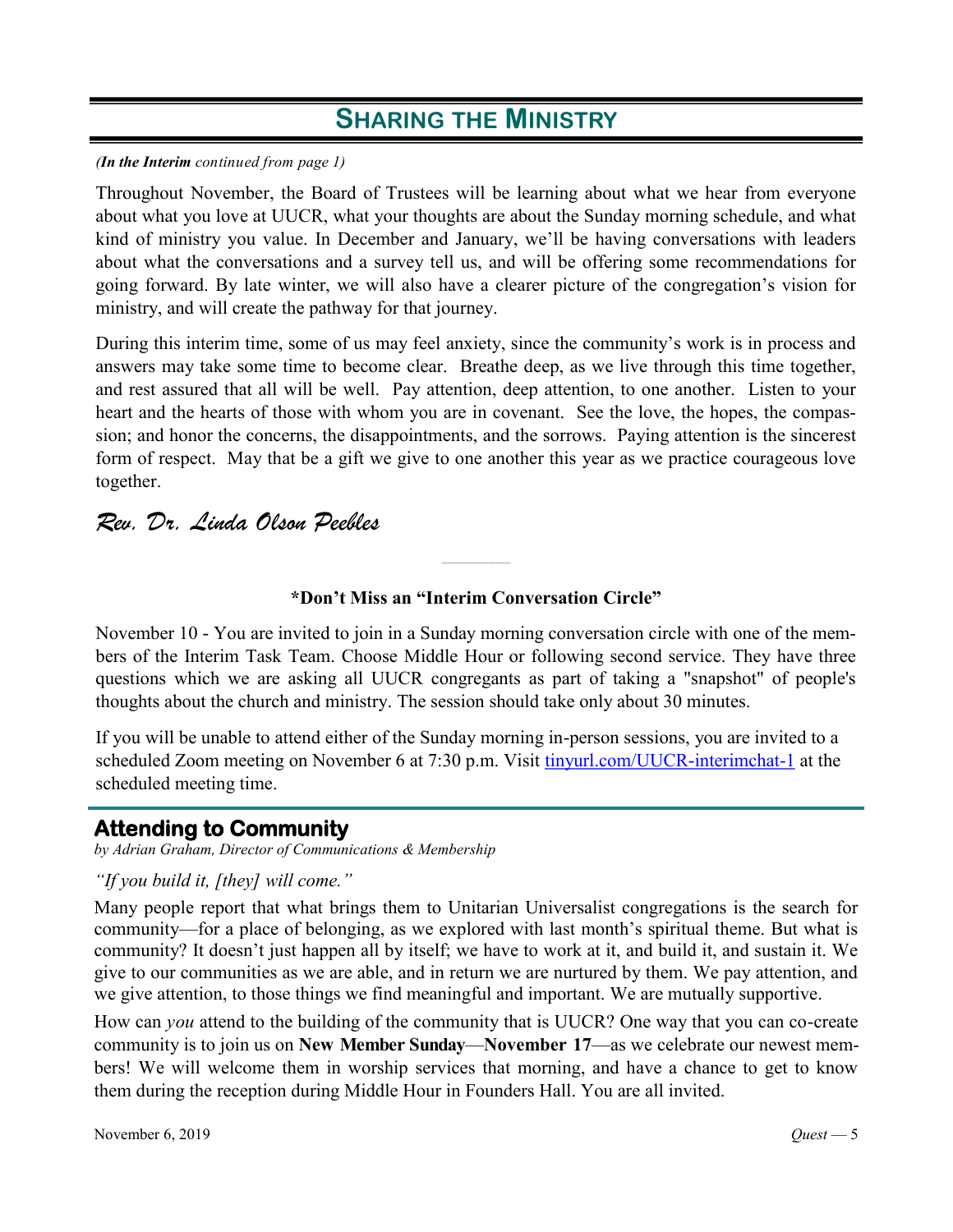## **Queer Poetry Slam**

*by Rev. Rebekah Savage*

In honor of National Coming Out Day, Cynthia Shires-Thurston and I hosted as an Action Auction event a "Queer Poetry Slam". It was a smashing success, with a night of reading poetry, good food, and even better company! Dominic Russoli took our breath away with his original poem that we'd like to share with you here:

*Young LGBT people, be thankful you live now. You may not have it great but you got it good. When I was seven I knew I was gay but there was no gay where I lived. I had no TV role models, no gay friends, no gay support from anyone. When I was 10 I was beaten up for being queer and no one cared. Not the school, Not the police, not my family, no one. When I was 15 I had sex for the first time and the boy threated to kill me if I told anyone. The next day He ignored me and called me fag in front of his friends. When I was 19 I joined the military and for the next 22 years I could never say to anyone I worked with "I'm gay" When I was 23 I had friends who stated to get sick. Really sick. Then my lovers and friends started dying. I worried I would too. When I was 25 I fell in love with a man and tried to start a life together but, the laws in My state said two men couldn't rent a one bedroom apartment. When I was 30 my friends were still dying. My 70 year old mother cried to me on the phone that she had lost four great friends that year. I had lost 14. When I was 39, 22 years after I joined the military, I retied still never having said "I'm gay" to anyone I worked with. When I was 40 my partner and I (he wasn't allowed to be my husband) adopted a child but I couldn't be a part of it. The laws wouldn't allow two men to adopt. When I was 43 we had to move out of my state and the home I loved so we could both be legal parents. The state we lived in wouldn't allow two men to adopt the same child. When I was 47 I had to explain to my grade school son what being gay was as his school mates were teasing him for having two dads. When I was 51 I was finally allowed to marry the man I loved. We had already been together 25 years. We had spent thousands of dollars in Legal fees trying to replicate what we got with a \$20 marriage license. When I was 52 my husband finally got a military dependent ID. Over the years he missed out on getting military medical care, life insurance and travel privileges. Next month I turn 60. I say again. Young LGBTQ people, be thankful you live now. You may not have it great but you got it good. Oh, and one more thing you have that I didn't. You have people like me who've been around a long time to support you.*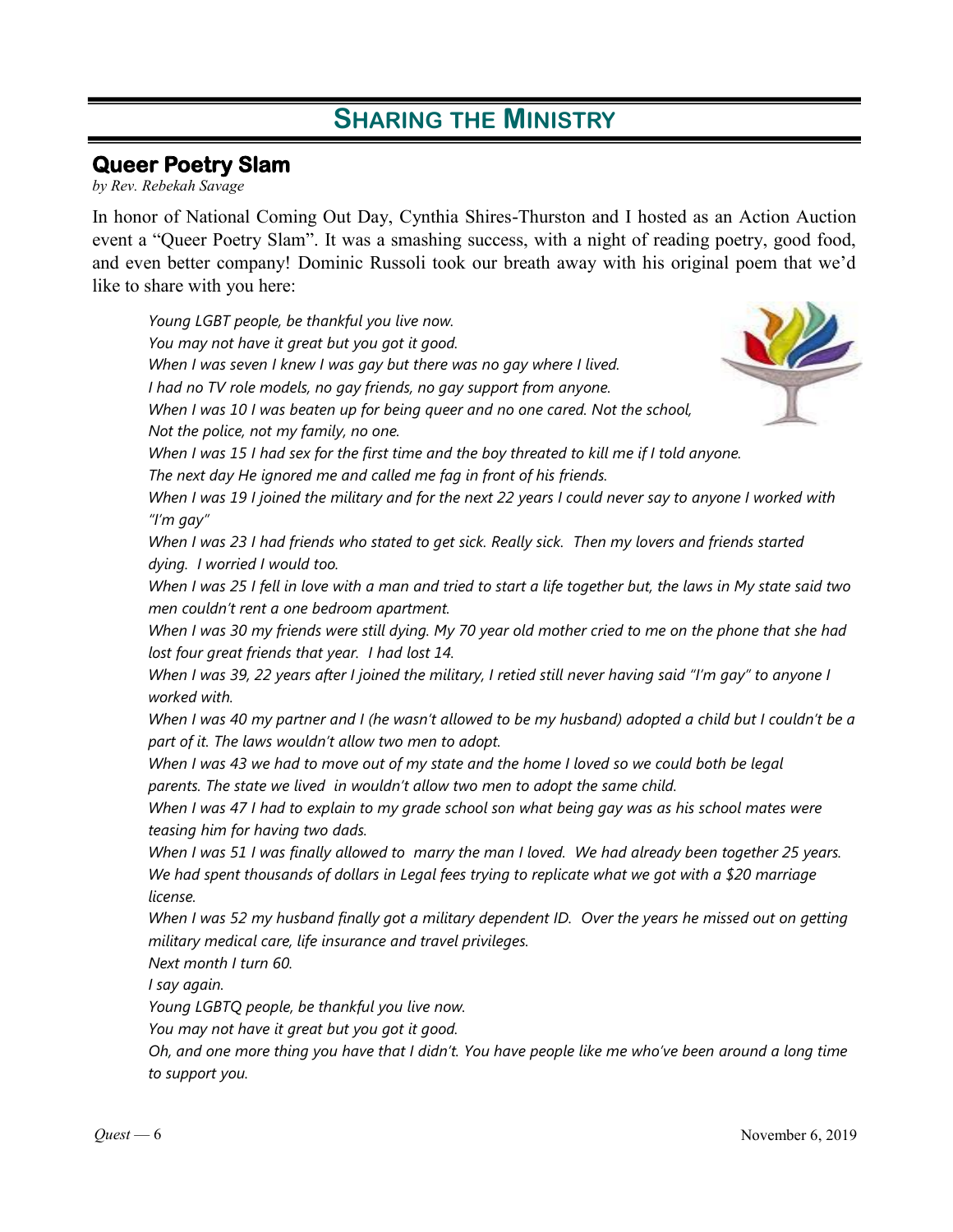### **Thinking of You**

*compiled by Judy Eisenhauer and Staff on behalf of the Pastoral Care Team*

**Gaynelle Campbell** is mourning the death of her father, Don Snipes, who died on September 24 at age 96.

**Polly Campbell** congratulates her daughter, Ellen Campbell, on her successful completion of the 40-mile hike from the Maryland/Pennsylvania border to Harper's Ferry, West Virginia. The yearly hike is sponsored by the Mountain Club

of Maryland. Polly celebrates her 100th birthday in the coming weeks! Please wish her a happy birthday and many more.

We congratulate newcomers **Dennis Jackson** and **Jennifer O'Boyle** on their November 1 wedding, officiated by Rev. Rebekah Savage.

Please contact **Judy Eisenhauer** with any joys, concerns, or accomplishments you would like to share in this column.

#### *(Candletime continued from page 3)*

We use our Candletime celebration to help mark the shortening of the days and the encroaching darkness leading up to the Winter Solstice. Because Candletime has the same kind of progressive feeling of Christian Advent, we tend to extend our candlelit time each day as the nights lengthen. We eat by candlelit on nights when we have family meals and often do family activities by candle light on weekend evenings. We read seasonal stories and myths about the Hero/ine's journey, especially those that involve journeys through the underworld. We also discuss the new and wonderful things that we want to welcome into our lives at Winter Solstice, helping to set that intention in our minds moving forward. The Winter Holiday season still creeps into our Candletime, but we do our best to leaven the preparation with some reality. As a knitter who makes many holiday gifts, I often use our candlelit time to work on projects I'm gifting, passing the quiet, peaceful energy into the project and hopefully to the recipient.

Because we are a musical family and enjoy music as ritual, we sing as we light our candles. Two of our favorite candle lighting songs are "[Shadow"](https://www.youtube.com/watch?v=zAZzNXrweeI)) by The October Project from their amazing album of secular chants and rounds call *The Book of Rounds* and ["One Small Candle"](https://www.youtube.com/watch?v=J02mGiWY_Ho) by Jessica Radcliffe from *Beautiful Darkness: Celebrating the Winter Solstice.* Both songs are easy to learn for both kids and adults—and they're fun to sing!

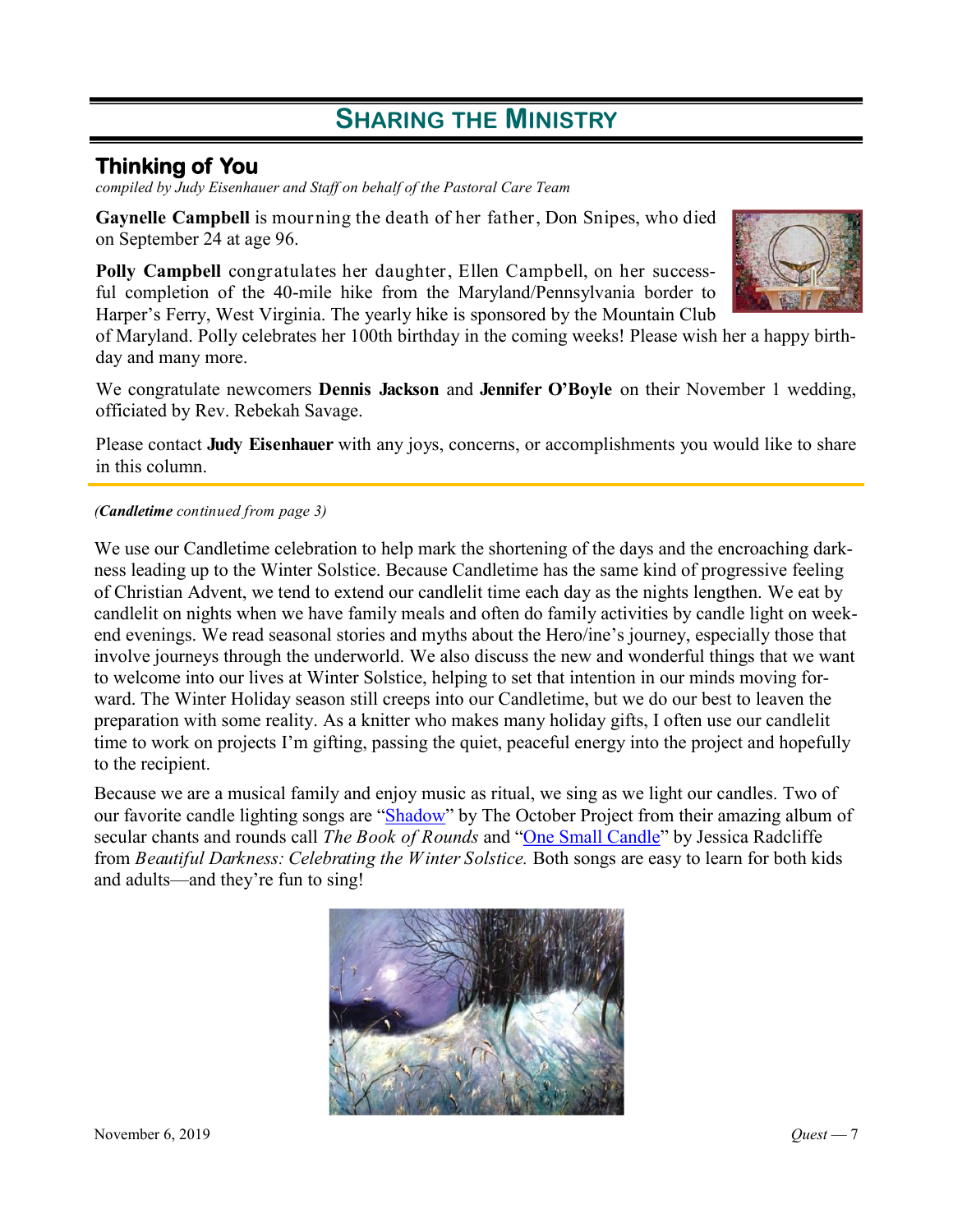## **The Art On Our Walls**

*by Liliane Blom and Sharrill Dittmann, Aesthetics Committee*

Let us celebrate the arrival of autumn with some beautiful landscapes by artists Leslie Kraff and Cecelia M. Laurendeau! While each artist paints in her own style, Leslie and Cecelia share "our universal connection and sense of belonging that is ever present in our earthly environment."

[Leslie Kraff](http://www.lesliekraffstudio.com/) has been painting for 20 years. She has studied locally at the Corcoran, the Yellow Barn, the Capital Arts Network, and with other teachers. Although she finds inspiration everywhere, she usually focuses on an aspect of the natural world. Her current work is centered on paintings featuring trees as a metaphor illustrating the interconnectedness of all life.

[Cecelia M. Laurendeau](https://www.laurendeauart.com/) is a lifelong painter and photographer. Her paintings are inspired by visions of her photographs. In nature, Cecelia sees the stillness of the landscape, the greatness of the oceans, and the journey of the seasons. She has studied under several painters and photographers.

Our artists will host a **reception and presentation** between services on November 10 in Founders Hall. Please join them to learn more about their work and their inspirations.



**UUCR** 

## **SOCIAL JUSTICE**

*Quest* — 8 November 6, 2019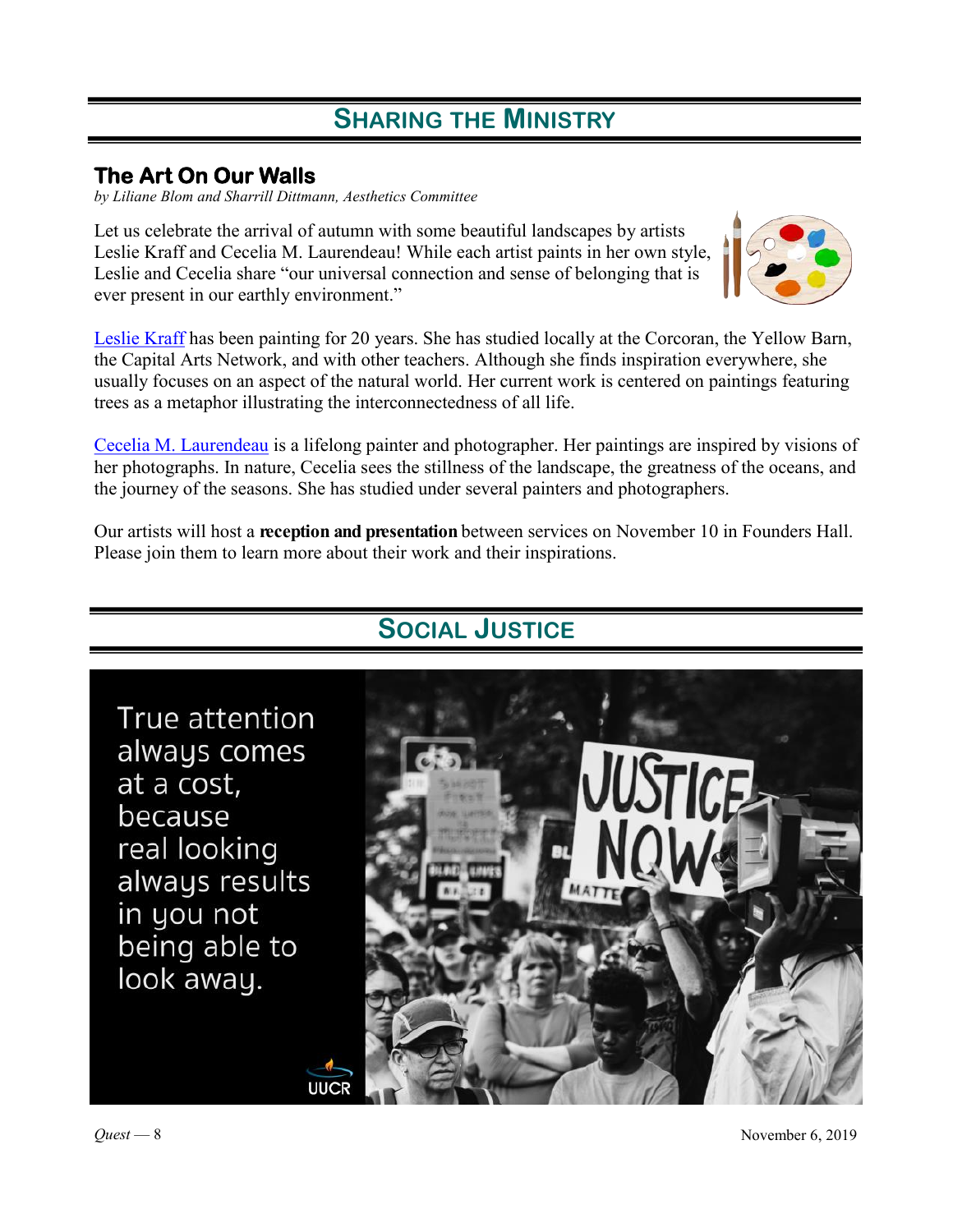## **Spotlight on...the Attention Span of a Goldfish**

*by Sarah Jebian, Director of Music*

I once heard that goldfish have an attention span of approximately 3 seconds. The man who told me this fun fact thought it would be nice to buy his goldfish a large tank and a lovely castle to go in it, so that as his fish swam around the tank, it'd constantly be amazed by seeing this wonderful castle. (Imagine the fish swimming) "Hey look! A castle!".... 1…2...3..."Hey look! A castle"....1...2...3...



I am a goldfish. I've been trying to write this article all day but my attention keeps getting pulled into different directions. First, I thought I'd write about one of the contemporary classical composers of color whose music will be featured in an upcoming service. My idea was that composers of color are not typically the first ones to jump to mind when you think of 'classical music' and that is, in part, because they had so much difficulty capturing the attention of the music publishers and recording studios. But then, as I was researching a particular composer[—Rosephanye Powell—](http://rosephanyepowell.com/)it triggered the thought that I still hadn't confirmed music for a different upcoming service and that task needed my attention more urgently.

So I completed that one task. And then I responded to several emails that caught my attention when I was confirming the aforementioned service. This led me down the rabbit hole of YouTube, where I spent some time listening to different versions of one of the pieces you'll be hearing in the next couple of weeks to see which arrangement felt 'the most right' to bring into our arrangement of the music so I could give guidance to a guest musician joining us on November 3. And then I remembered that I needed to finish the vocals on an arrangement for that same service. And that reminded me that I still had music to learn and chords to write for THIS Sunday.

So I got to work on all those things. Feeling good. Crossing things off the to-do list. Feeling super productive and then "ping". A new email. And again, my attention was pulled away on a completely different track. And oh yes, I meant to email this person, and those people have been waiting on a response and gosh, what time is it? Ack! I still need to complete the rehearsal plan for tonight's choir practice. Oh dear. Ugh! I haven't even begun to write this month's *Quest* article and it's due by 8:00 p.m. tonight. And so here I am, full-circle, right back where I was when I started my work day—staring at a blank sheet of paper with no capacity to give it my full attention.

The thing is, my brain is always set to rapid-fire like this and I struggle sometimes to keep my attention focused where it needs to be. Music helps. When I sing, the music doesn't allow me to be anywhere but right here, right now, in this song. If I allow my attention to wander, I'll forget my words or I'll miss the entrance on that one measure that I can never seem to hear correctly. Music slows my heartbeat and calms my breath...and my mind. Unless it's Rachmaninoff. Or Journey. Journey is my favorite band ever. I've seen them a bunch of times and they still rock as hard now as they did 20 years ago. I got to go backstage to meet the band once. It was AMAZING! Hey look! A castle!

Sigh.

*Sarah*